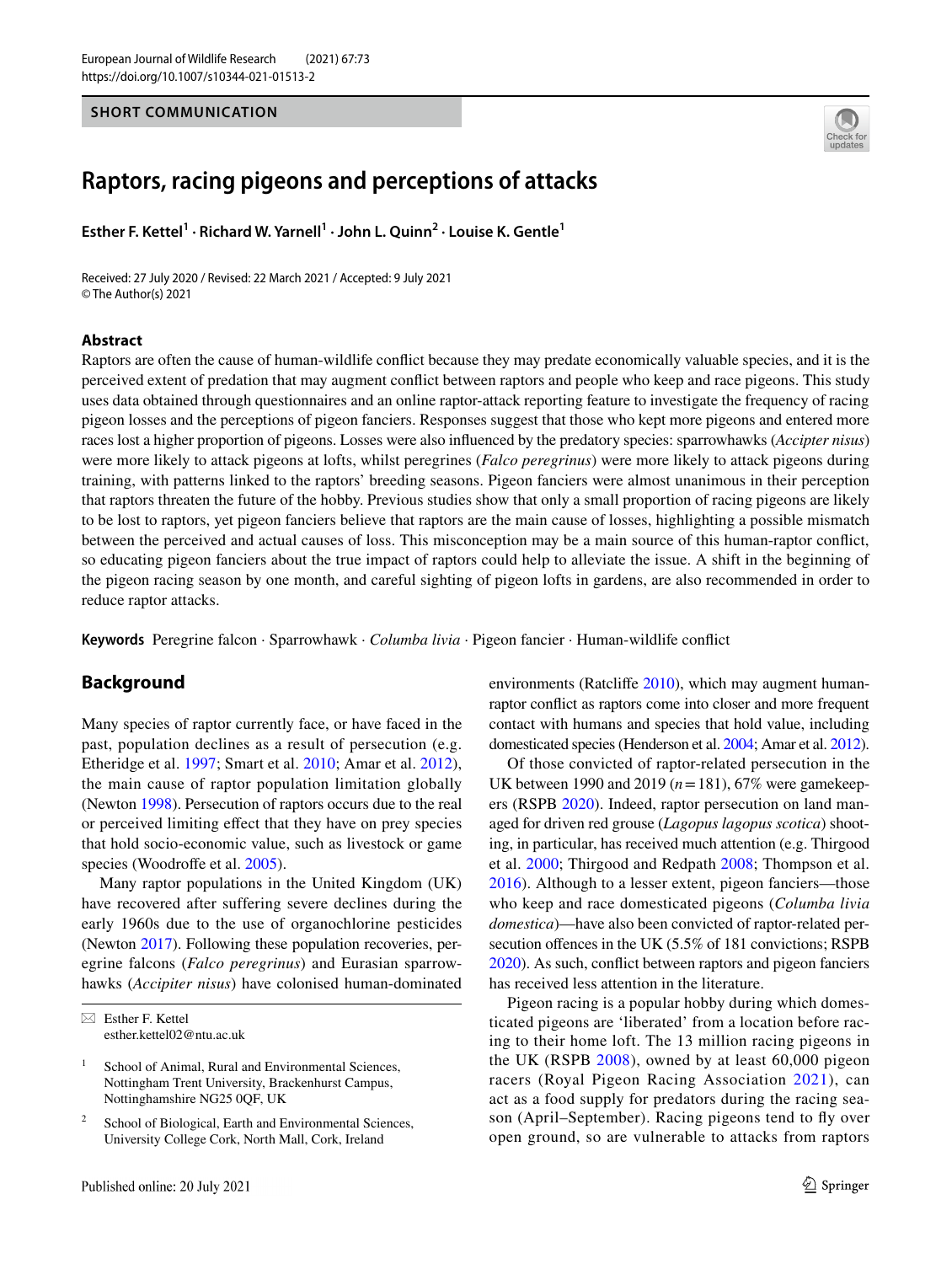such as peregrines and sparrowhawks (Henderson et al. [2004\)](#page-5-7), and few species are as proftable as racing pigeons in terms of ease of capture and weight. One study found that some peregrines are thought to have a predominance of domestic pigeons in their diet during the breeding season, particularly when close to racing routes (Dixon et al. [2003](#page-5-14)), but others have shown that only a small proportion of pigeon losses are attributed to peregrines (Shawyer et al. [2003](#page-5-15); Parrott et al. [2008\)](#page-5-16). The proportion of racing pigeons in the diet of sparrowhawks has not been extensively researched, although one study suggests that domesticated pigeons constituted only 0–0.19% of kills (Newton and Marquiss [1982](#page-5-17)). Around 50% of racing pigeons fail to return to their home loft each year (Shawyer et al. [2003\)](#page-5-15) and, whether related or not, losses of pigeons are believed to have increased alongside the growing raptor populations (Henderson et al. [2004](#page-5-7)).

Raptor predation of racing pigeons is a contentious issue (Shawyer et al. [2003](#page-5-15); Henderson et al. [2004](#page-5-7); Parrott et al. [2008\)](#page-5-16) and cases of illegal persecution by pigeon fanciers exist, whereby raptors are poisoned or their nests destroyed (RSPB [2014\)](#page-5-18). Research quantifying the extent of raptor predation on racing pigeons is important. However, it is also the *perceived* extent of predation that causes confict: if pigeon fanciers believe predators are threatening the hobby, confict arises regardless of their actual impact. People's perceptions and actual losses of prey species may difer, as has been seen in other raptor-related conficts (e.g., Ballejo et al. [2020](#page-5-19)), and understanding diferences between stakeholder perceptions and actual losses may help to resolve conficts through, for example, environmental education (Cailly Arnulphi et al. [2017;](#page-5-20) Duriez et al. [2019\)](#page-5-21). Nevertheless, perceptions of stakeholders are rarely used to inform evidence-based conservation actions and confict resolutions (Bennet [2016](#page-5-22)).

Here, we use data obtained from questionnaires and an online raptor-attack reporting feature to report: (1) the frequency of racing pigeon losses in relation to number of races entered and number of pigeons owned, (2) the location of raptor attacks (specifcally attacks from peregrine and sparrowhawk), (3) the timing of peregrine and sparrowhawk attacks in relation to raptor breeding seasons and the pigeon racing calendar, and (4) the attitudes of pigeon fanciers towards peregrines and sparrowhawks. Understanding human attitudes and patterns in predation is pertinent for mitigation, management and resolution of this humanwildlife confict.

Questionnaires aimed at pigeon fanciers were conducted to

# **Methods**

<sup>2</sup> Springer

#### **Questionnaires**

races entered, pigeons lost per year, observed raptor attacks, locations of raptor attacks, and the main reasons for losses (Supplementary Material). Questions regarding opinions towards raptors were also asked. Questionnaires were available online (Bristol Online Surveys [2016](#page-5-23)) from 15 February 2016 to 09 May 2016, at which point responses declined considerably. Questionnaires were also printed in 'Racing Pigeon Magazine' and 'British Homing World': two leading pigeon racing publications in the UK.

## <span id="page-1-0"></span>**Hawkwatch**

The Royal Pigeon Racing Association (RPRA) runs '[Hawk](#page-1-0)[watch](#page-1-0)' ([http://www.rpra.org/raptor-alliance/\)](http://www.rpra.org/raptor-alliance/), which allows members of the public to report raptor attacks on racing pigeons. Reports include geographical location, date and raptor species. As most attacks involved peregrines or sparrowhawks, analyses were restricted to these species. Hawkwatch data were obtained from attacks witnessed between 13 March 2012 (when reporting began) and 9 May 2016 (the end of the questionnaire). These were used to calculate (1) the percentage of attacks by peregrines and sparrowhawks and (2) the percentage of attacks during diferent months of the year.

## **Statistical analyses**

Ordinal regression models were undertaken to test the effects of  $(1)$  the number of races entered per year and  $(2)$ the number of racing pigeons owned, on the number of racing pigeons lost per year (1–5, 6–10, 11–20,>20; 0 category was omitted due to a low sample size), where 'number of pigeons lost' was ftted as the reponse variable and 'number of races entered per year' and 'number of racing pigeons owned' were ftted as explanatory variables. Statistical analyses were conducted in Minitab (version 18.1).

# **Results**

#### **Frequency of racing pigeon losses**

A total of 665 people responded to the questionnaire. The return rate varied regionally, with the highest response rate from England (63.91%), followed by Scotland (20.60%), Wales (7.22%), the Republic of Ireland (3.01%) and Northern Ireland (2.56%). The remaining respondents were from countries other than those in the UK and Ireland (1.65%) or chose not to answer (1.05%).

A mean of 78.25  $(\pm 1SE1.75)$  pigeons were kept per loft, and  $18.66 \ (\pm 1\text{SE}0.33)$  races were entered per year. Just under half of the respondents lost over 20 pigeons per year (the highest pigeon loss category; Table [1\)](#page-2-0), irrespective of cause. There were signifcant correlations between both the number of races entered and the number of pigeons owned, on the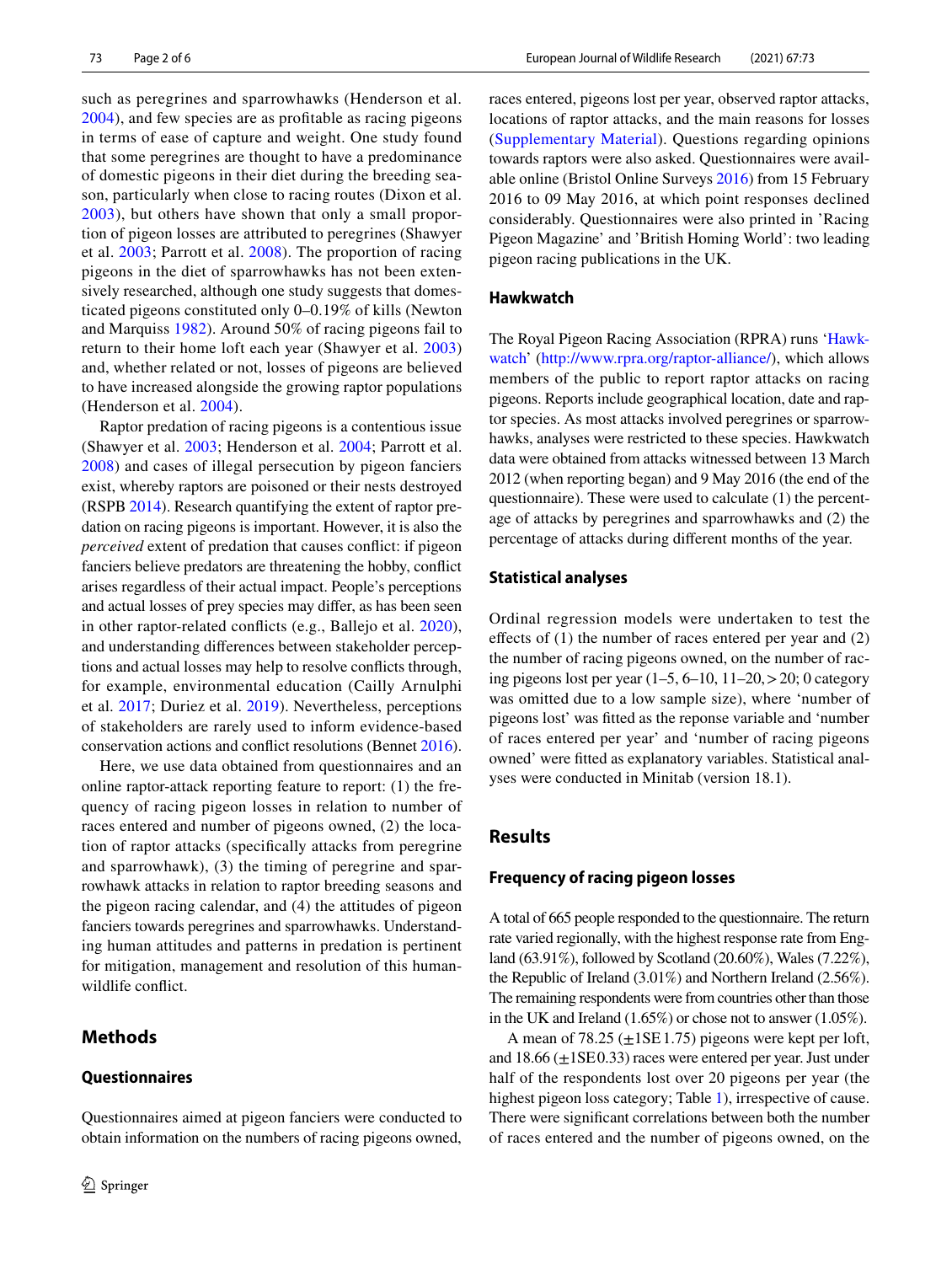| Number of<br>pigeons lost per<br>year | Percentage of people to lose<br>pigeons in each loss category $(\%)$ | Mean number of races Mean number of<br>entered $(\pm 1 \text{ SE})$ | pigeons owned $(\pm 1)$<br>SE) | Percentage of pigeons lost in relation<br>to mean number of pigeons owned $(\%)$ |
|---------------------------------------|----------------------------------------------------------------------|---------------------------------------------------------------------|--------------------------------|----------------------------------------------------------------------------------|
| None                                  | 0.53                                                                 | $6.67 \ (\pm 6.67)$                                                 | 24.67 $(\pm 8.67)$             | $\mathbf{0}$                                                                     |
| $1 - 5$                               | 5.81                                                                 | $15.86 \ (\pm 1.49)$                                                | 50.88 $(\pm 6.73)$             | $1.97 - 9.83$                                                                    |
| $6 - 10$                              | 18.49                                                                | $20.657 \ (\pm 0.67)$                                               | $65.05 (\pm 3.62)$             | $9.22 - 15.37$                                                                   |
| $11 - 20$                             | 30.11                                                                | $21.09 \ (\pm 0.62)$                                                | $69.66 \ (\pm 2.26)$           | 15.79-28.71                                                                      |
| >20                                   | 44.89                                                                | $23.52 \ (\pm 0.71)$                                                | $87.98 \ (\pm 2.44)$           | $23.87+$                                                                         |

<span id="page-2-0"></span>**Table 1** Number of racing pigeons lost (reasons undetermined) per year in relation to the number owned and races entered

number of pigeons lost per year  $(Z_{(567)} = −8.17, p < 0.001;$  $Z_{(566)} = -7.70$ ,  $p < 0.001$ , respectively), where more races entered and more pigeons owned were associated with a higher number of losses. In addition, the percentage of pigeons lost in relation to the mean number of pigeons owned was greater with more pigeons owned (Table [1](#page-2-0)). However, greater losses at larger lofts may not be due to raptors alone, as those who believed disease as the main cause of loss kept an average of 118 birds, 40 more than lofts where raptors were cited as the main cause of loss.

## **Location of raptor attacks**

The majority of respondents (98%) correctly identifed a peregrine and 76% correctly identifed a sparrowhawk in a picture shown.

Respondents were asked if they had ever witnessed an attack by a peregrine or sparrowhawk in different situations; 72% and 98% of respondents observed an attack at the loft by peregrines or sparrowhawks, respectively. Sixty percent of attacks witnessed and reported on Hawkwatch  $(n = 1049)$  took place at lofts; of these attacks 35% were by peregrines and 65% by sparrowhawks.

Findings from the questionnaire indicated that attacks were also observed during training (74% observed peregines; 37% observed sparrowhawks) or during a race (30% observed peregines; 13% observed sparrowhawks).

#### **Timing of raptor attacks**

Hawkwatch data revealed that the percentage of peregrine attacks (*n*=222) increased from January to April, peaking in June. Attacks then decreased rapidly and were minimal between September and December (Fig. [1](#page-2-1)). The percentage of sparrowhawk attacks  $(n = 405)$  was minimal from May to December, and throughout most of the racing season (April–September). Attacks increased in January, peaking in March and April, before declining in May (Fig. [1\)](#page-2-1).

<span id="page-2-1"></span>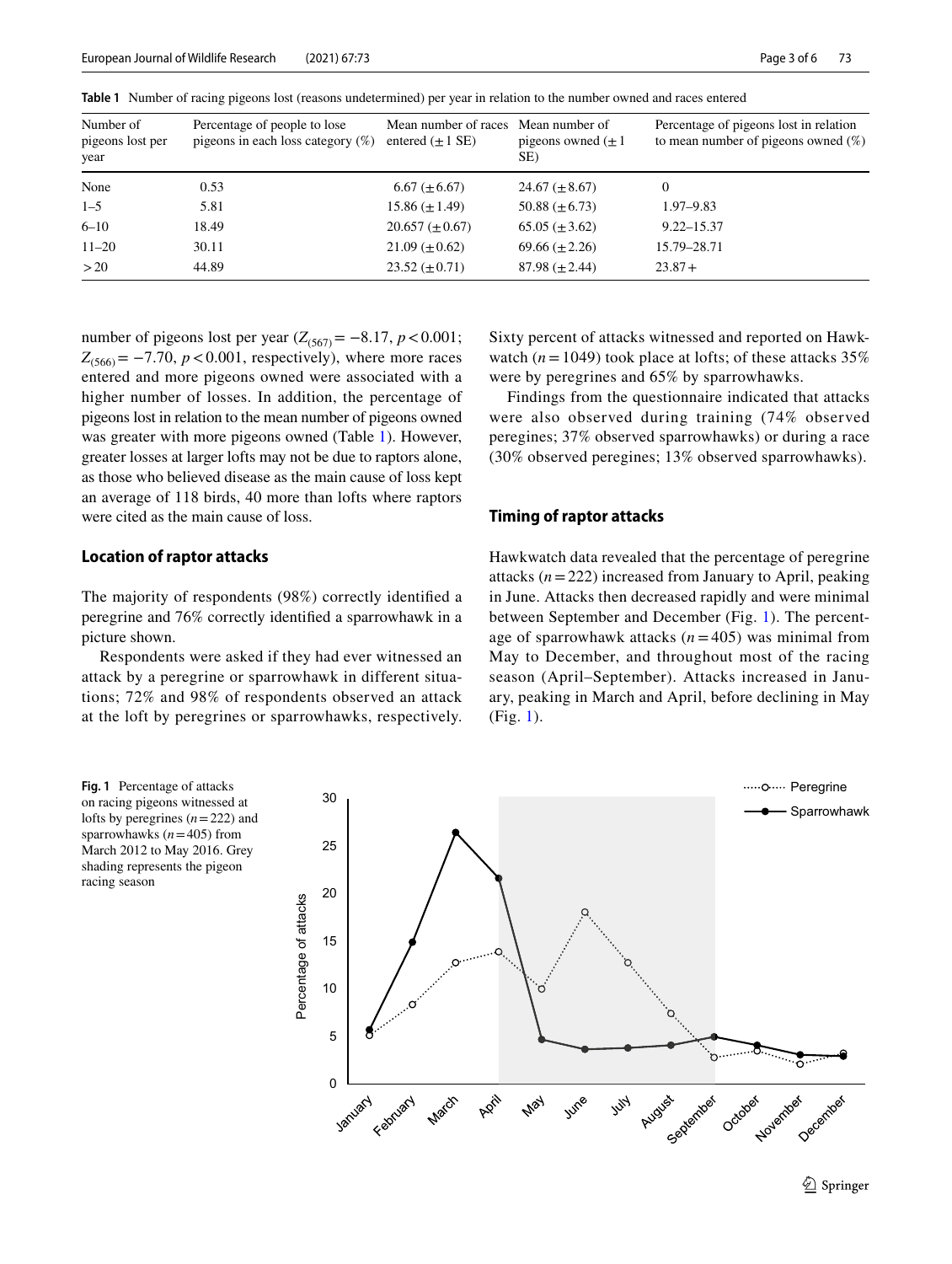#### **Attitudes towards raptors**

Almost all respondents believed that raptors threaten the future of pigeon racing (98%), and that there should be measures to control peregrines (98%) and sparrowhawks (98%). The majority of respondents (84%) believed raptor attacks were the main cause of pigeon losses. Few respondents thought mis-navigation (5%), collisions with humanmade objects (2%), terrestrial predators (2%) or disease (0.5%) were the main causes of loss.

## **Discussion**

The questionnaire response rate represented around one percent of the ~60,000 pigeon fanciers in the UK. Thus, although the questionnaire does not represent all pigeon fanciers, it gives a representation of how this stakeholder group perceives raptor attacks in the UK. The respondents were almost unanimous in the belief that raptor attacks threaten the future of the hobby and that there should be political measures to control numbers. However, before conclusions are drawn, it should be noted that the data presented here are inherently biased because, for example, those who did not respond to the questionnaire may not have witnessed attacks and those who did respond may have had an interest in the work because they had already witnessed raptor attacks on their pigeons. Nevertheless, the results from this study may go some way into resolving conficts.

### **Frequency of racing pigeon losses**

Around half of the respondents reported losses in the highest category (>20 pigeons per year), irrespective of cause. Those who kept more pigeons and entered more races lost a higher *percentage* of pigeons (Table [1](#page-2-0)). Although it might be expected that larger focks are safer due to the dilution efect and shared vigilance, this fnding suggests that larger lofts and more frequent activity are more obvious to predators, thus more likely to be targeted and subject to repeat attacks (Cresswell and Quinn [2011](#page-5-24)). Furthermore, straying, exhaustion, collisions and shooting/poisoning have been shown to be causes of losses during races (Shawyer et al. [2003](#page-5-15)), so will escalate with increasing races entered.

Evidence here suggests that keeping a maximum of 50 pigeons (28 fewer than average), and entering 13 races annually (seven fewer races than average), would result in the lowest losses (0–5 pigeons) to all causes. As such, these numbers are recommend in order to reduce pigeon losses. However, these fndings and recommendations are based on the assumption that all pigeons are of equal quality (e.g. homing ability) and that all pigeons have an equal probablility of being targeted, irrespective of quality. In reality, these assumptions are unlikely to be true because individuals always vary in quality, and evidence from other systems suggest that raptors target individuals in focks in a non-random manner (Cresswell and Quinn [2011\)](#page-5-24). Therefore, if these assumptions are false, an alternative recommendation of increasing fock size to dilute the risk of high quality individuals being predated may be preferable.

#### **Location and timing of raptor attacks**

Peregrines of both sexes are large enough to hunt pigeons (Ratcliffe [2010\)](#page-5-6). However, only female sparrowhawks are large enough to hunt pigeons and, during the breeding season, only the male hunts (Newton [1986](#page-5-25)). The breeding seasons also difer in the UK; peregrines begin egg-laying in March/April, whilst sparrowhawks start in May. This is refected in the timing of attacks. Sparrowhawk attacks peak in February/March (Fig. [1\)](#page-2-1); thus, sparrowhawks are only attacking pigeons in large numbers *before* the hawk's breeding season, coinciding with the period when training and exercise of pigeons increases. It is unlikely that sparrowhawks depend on racing pigeons as a food source and are instead taking advantage of an increase in food. Delaying the pigeon racing season by one month, and limiting training until after May, may therefore drastically reduce the number of attacks on racing pigeons by sparrowhawks. However, peregrine attacks peak in June during the middle of the racing season (Fig. [1\)](#page-2-1), and so a one month shift of the racing season may not be enough where peregrine attacks are common. The peak in peregrine attack occurs when peregrine chicks are also likely to be fedging. This coincides with previous work (Dixon et al. [2003](#page-5-14)) and indicates that peregrines are also taking advantage of an increase in prey during the breeding season, particularly once young have fedged.

Diferences in raptor ecology were also apparent from the locations of the reported attacks: sparrowhawks attacked primarily at the loft, whereas peregrines attacked during training and races. Similar fndings have been reported previously (Shawyer et al. [2003](#page-5-15); Henderson et al. [2004](#page-5-7)), although the number of peregrine attacks at the loft during this study was much higher. This warrants further study to see whether this is a misconception, or whether peregrines are learning to exploit prey at the loft, posing more of a problem than has been reported previously. The higher frequency of sparrowhawk attacks at the loft is unsurprising as they prefer to attack from cover (Creswell and Quinn [2010](#page-5-26)), highlighting that the removal of ambush sites such as bushes around lofts could limit pigeon loss.

In summary, raptor attacks could be reduced by: (1) exercising pigeons after May, when female sparrowhawks are likely to be on the nest; (2) altering the racing season so that it does not coincide with the raptor breeding seasons; and (3) locating lofts away from trees or cover, from which sparrowhawks launch their attacks.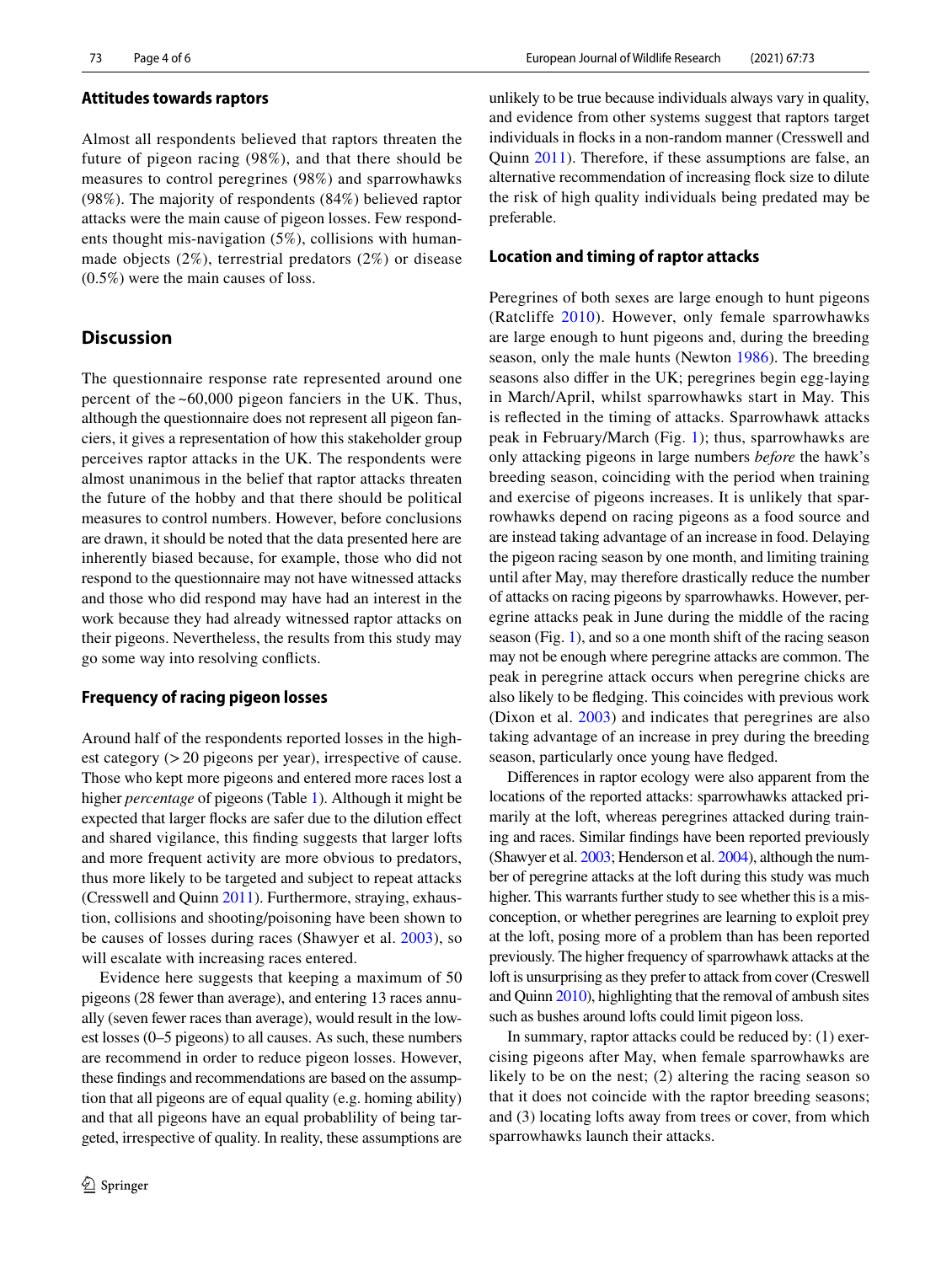#### **Attitudes towards raptors**

Raptor attacks were perceived as the main cause of pigeon losses (84%), with few losses to other causes. Although we could not directly compare these perceived losses with actual losses, these fndings contrast with studies that have investigated racing pigeon deaths by investigating the diet of the raptors (Parrott et al. [2008\)](#page-5-16) or pigeons taken to wildlife hospitals (Shawyer et al. [2003](#page-5-15)), where only a small proportion of losses were attributed to raptors. Whilst is is difficult to assess the true extent of pigeon losses to different causes, these diferences highlight a potential mismatch between the perceived and actual causes of loss. For example, whilst peregrines and sparrowhawks are likely to predate on racing pigeons—particularly at certain times of the year and given the high number of pigeons available during the racing season  $(-13 \text{ million (RSPB } 2008))$  $(-13 \text{ million (RSPB } 2008))$  $(-13 \text{ million (RSPB } 2008))$  other factors are also likely to play a part in losses (e.g. disease, straying etc.). More research needs to be done to establish whether there is a true mismatch between perceptions and reality.

Respondents expressed anger that raptors have increased in recent decades and that this is actively encouraged by conservation organisations, for example, by installing nest boxes to attract raptors to particular locations or through reintroducing individuals. However, nest boxes are not typically used by sparrowhawks, and peregrine boxes are usually only installed after a pair has prospected a suitable nesting site. Moreover, neither species has been part of reintroduction efforts in the UK. Thus, there may be some misunderstanding by pigeon fanciers in terms of the conservation approaches that have been adopted for these two raptor species. Opening a dialogue between fanciers and local conservation organisations would be a useful step in resolving this confict and has been suggested to help resolve conficts between other raptors species and stakeholders (e.g. Cailly Arnulphi et al. [2017](#page-5-20); Duriez et al. [2019](#page-5-21)).

Generally, pigeon fanciers have an aging profle (Shawyer et al. [2003](#page-5-15)). As such, many will have started pigeon racing when raptor numbers were at their lowest. Declines in the UK in the 1960s were largely attributed with the use of organochlorine pesticides, but populations of raptors have recovered following a ban on these pesticides alongside legal protection of wildlife (Newton [2017](#page-5-5)). As indicated by the questionnaire responses, some pigeon fanciers believe that the future of pigeon racing is threatened by a perceived 'explosion' in the numbers of raptors. The population recovery of sparrowhawks and peregrines may, in part, explain these negative perceptions. Indeed, human-wildlife conficts are particularly intense where predatory species are recovering in places where they were once absent (Woodroffe et al. [2005\)](#page-5-4).

Almost all respondents believed that there should be measures to control peregrines and sparrowhawks, illustrating the real concern of fanciers. However, the likelihood of this is doubtful due to the severity of previous raptor declines and the degree of protection offered to them. Furthermore, as territories are re-occupied when they become available, a huge number of raptors would have to be killed, which would be neither sustainable nor palatable to most of society.

In conclusion, it is not in the interest of those wishing to protect raptors, nor pigeon fanciers, for the hobby to cease, but rather, to reach a resolution to prevent the illegal disturbance and killing of raptors whilst allowing pigeon fancying to continue. For this to happen, a change in practice (e.g. through shifting the timing of the racing season) and educating fanciers on how and why raptor species may have increased in recent decades, may be options to reduce attacks and alleviate this human-wildlife confict.

**Supplementary information** The online version contains supplementary material available at<https://doi.org/10.1007/s10344-021-01513-2>.

**Acknowledgements** We thank everyone that completed the questionnaire and Stewart Wardrop from the Royal Pigeon Racing Association who supported distribution of the questionnaire and provided Hawkwatch data.

**Author contribution** All authors contributed to the study conception and design. Material preparation, data collection, and analysis were performed by EK with additonal analysis by LG and JQ. The frst draft of the manuscript was written by EK, and all authors commented on previous versions of the manuscript. All authors read and approved the fnal manuscript.

**Funding** This work was funded by a Nottingham Trent University Vice Chancellor's Scholarship awarded to EK.

**Availability of data and material** Data may be made available by contacting the corresponding author.

#### **Declarations**

**Ethics approval** Procedures accorded with Nottingham Trent University's ethics committee.

**Conflict of interest** The authors declare no competing interests.

**Open Access** This article is licensed under a Creative Commons Attribution 4.0 International License, which permits use, sharing, adaptation, distribution and reproduction in any medium or format, as long as you give appropriate credit to the original author(s) and the source, provide a link to the Creative Commons licence, and indicate if changes were made. The images or other third party material in this article are included in the article's Creative Commons licence, unless indicated otherwise in a credit line to the material. If material is not included in the article's Creative Commons licence and your intended use is not permitted by statutory regulation or exceeds the permitted use, you will need to obtain permission directly from the copyright holder. To view a copy of this licence, visit<http://creativecommons.org/licenses/by/4.0/>.